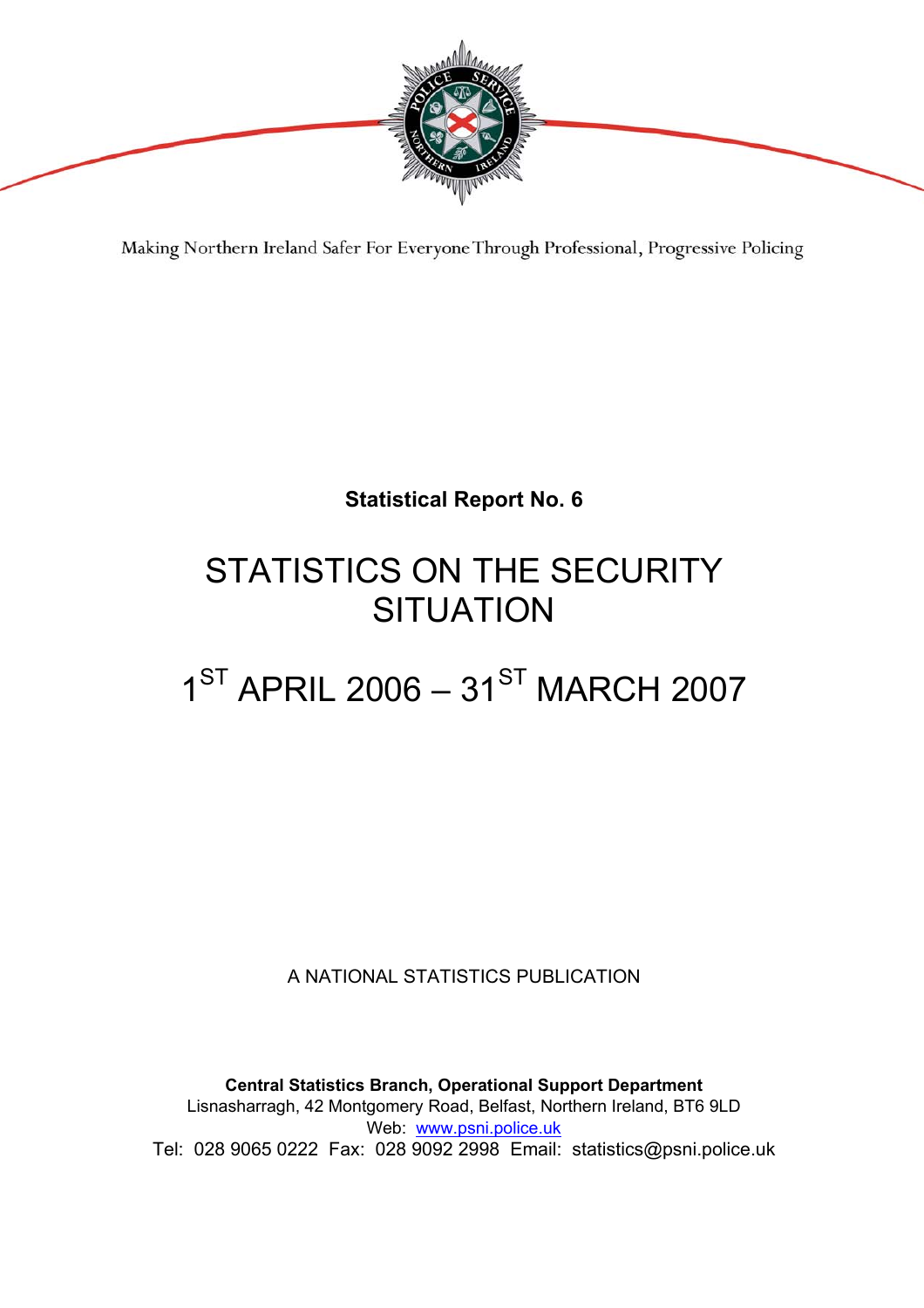# 6. Statistics Relating to the Security Situation

**Summary** 

| Figure 6.1 | Deaths Due to the Security Situation<br>1997/98 - 2006/07                             |
|------------|---------------------------------------------------------------------------------------|
| Table 6.2  | Deaths Due to the Security Situation<br>1997/98 - 2006/07                             |
| Figure 6.3 | Shooting and Bombing Incidents<br>1997/98 - 2006/07                                   |
| Table 6.4  | <b>Security-Related Incidents</b><br>1997/98 - 2006/07                                |
| Figure 6.5 | Casualties as a Result of Paramilitary-style<br>Shootings 1997/98 - 2006/07           |
| Figure 6.6 | Casualties as a Result of Paramilitary-style<br>Assaults 1997/98 - 2006/07            |
| Table 6.7  | Casualties as a Result of Paramilitary-style<br>Attacks 1997/98 - 2006/07             |
| Table 6.8  | Firearms, Ammunition and Explosives Finds<br>1997/98 - 2006/07                        |
| Table 6.9  | Persons Charged with Terrorist and Serious<br>Public Order Offences 1997/98 - 2006/07 |
| Table 6.10 | Parade Statistics 2006/07                                                             |

#### **A National Statistics Publication**

National Statistics are produced to high professional standards set out in the National Statistics Code of Practice. They undergo regular quality assurance reviews to ensure they meet customer needs. They are produced free from any political interference.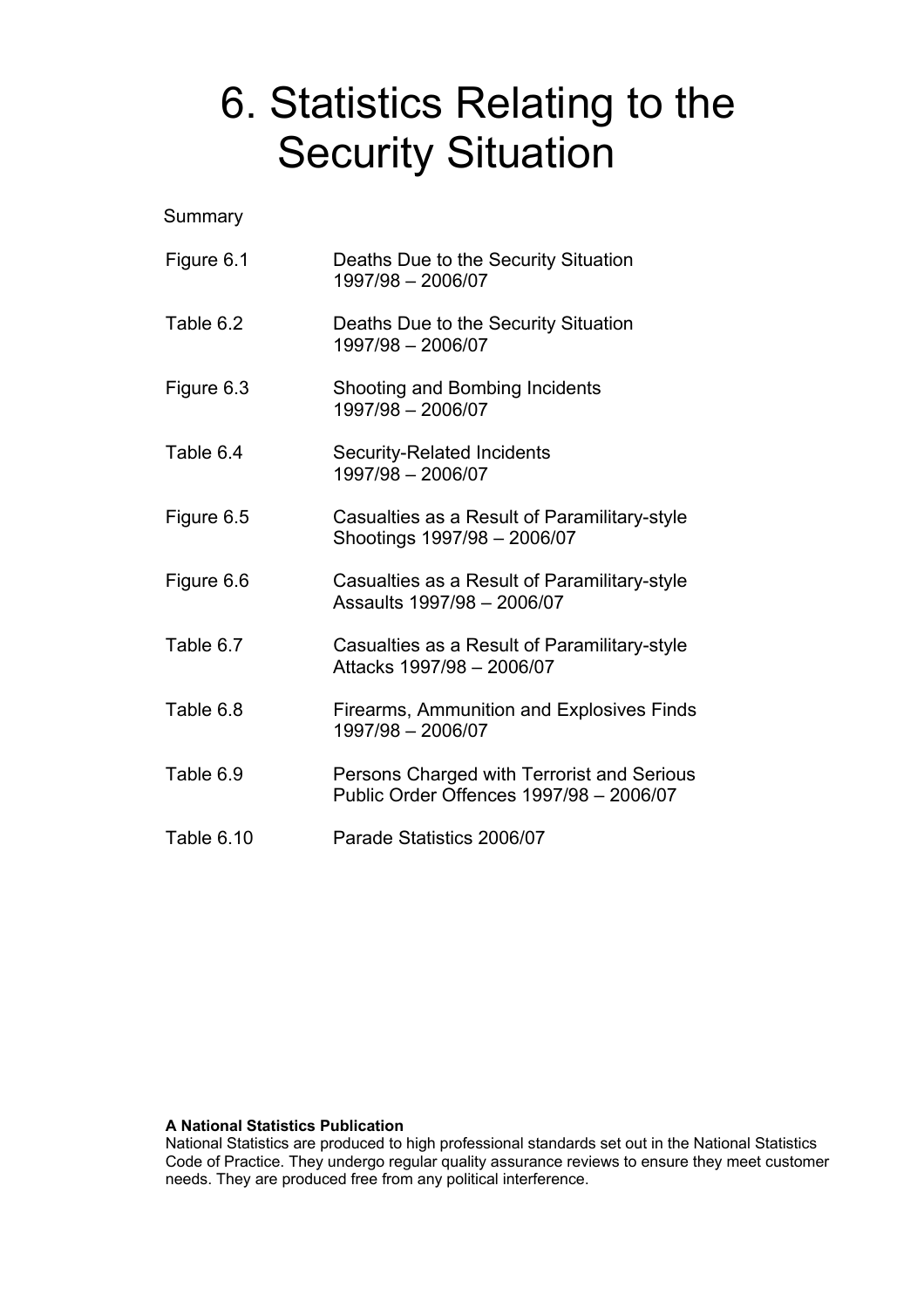## **6. Statistics Relating to the Security Situation**

### **Summary**

### **Deaths due to the Security Situation**

• During 2006/07 there were four security related deaths, two fewer than in the previous year.

#### **Security-Related Incidents**

.

.

- The number of shooting incidents decreased by 62.8% from 156 in 2005/06 to 58 in 2006/07.
- There was a 75.3% decrease in the number of bombing incidents over the same period (from 81 in 2005/06 to 20 in 2006/07).
- There were 11 incendiary incidents during 2006/07 compared to one incendiary incident recorded in 2005/06.

#### **Paramilitary-style Attacks**

- During 2006/07 there were 74 casualties as a result of paramilitary-style attacks (i.e. both shootings and assaults), 78 fewer than in the previous year.
- Paramilitary-style **shootings** accounted for 26 casualties, 14 (53.8%) of which were attributed to loyalists and 12 (46.2%) to republicans.
- Paramilitary-style **assaults** accounted for the remaining 48 victims with 36 (75%) of such casualties attributed to loyalists and 12 (25%) attributed to republicans.
- In comparison with the previous year, the number of casualties of paramilitary-style shootings decreased by 50 (65.8%) and the number of casualties of paramilitary-style assaults decreased by 28 (36.8%).

#### **Firearms, Ammunition and Explosives Finds**

• There were 55 firearms and 5,086 rounds of ammunition found during 2006/07. In addition, 132.2kg of explosives were recovered during the year.

#### **Persons Charged with Terrorist and Serious Public Order Offences**

• A total of 185 persons were charged with such offences during 2006/07 compared with 322 during 2005/06.

#### **Parade Statistics**

- In total, there were 3,245 parades during 2006/07. Loyalist parades accounted for 2,480 (76.4%) of these while nationalist parades accounted for 174 (5.4%).
- Thirty-eight parades (1.2%) were re-routed during the year and conditions were imposed on a further 95 (2.9%).
- There were 14 parades (0.4%) at which disorder occurred.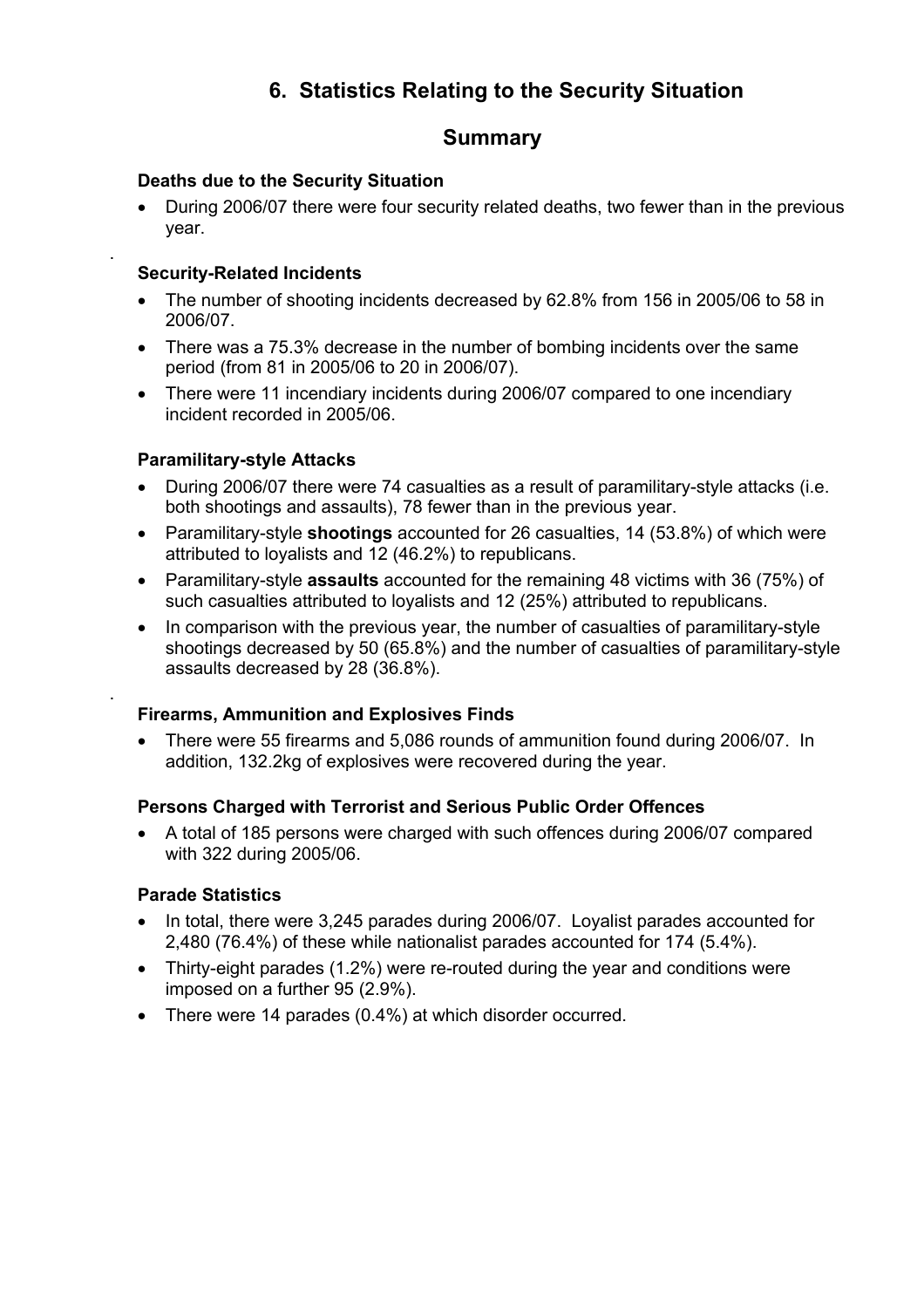

 **Figure 6.1: Deaths Due to the Security Situation 1997/98 – 2006/07**

 **Table 6.2: Deaths Due to the Security Situation 1997/98 – 2006/07**

|         | <b>Police</b> | <b>Police</b><br><b>Reserve</b> | Army | UDR/RIR <sup>1</sup> | <b>Civilian</b> | <b>Totals</b> |
|---------|---------------|---------------------------------|------|----------------------|-----------------|---------------|
| 1997/98 | 3             |                                 |      | O                    | 29              | 33            |
| 1998/99 |               |                                 |      |                      | 42              | 44            |
| 1999/00 |               |                                 |      | ი                    |                 |               |
| 2000/01 |               |                                 |      |                      | 18              | 18            |
| 2001/02 |               |                                 |      |                      | 17              | 17            |
| 2002/03 |               |                                 |      |                      | 15              | 15            |
| 2003/04 |               |                                 |      |                      |                 |               |
| 2004/05 |               |                                 |      |                      |                 |               |
| 2005/06 |               | 0                               |      |                      | 6               | 6             |
| 2006/07 |               |                                 |      |                      |                 |               |

<sup>1</sup> Figures include Royal Irish Regiment (Home Service Battalions).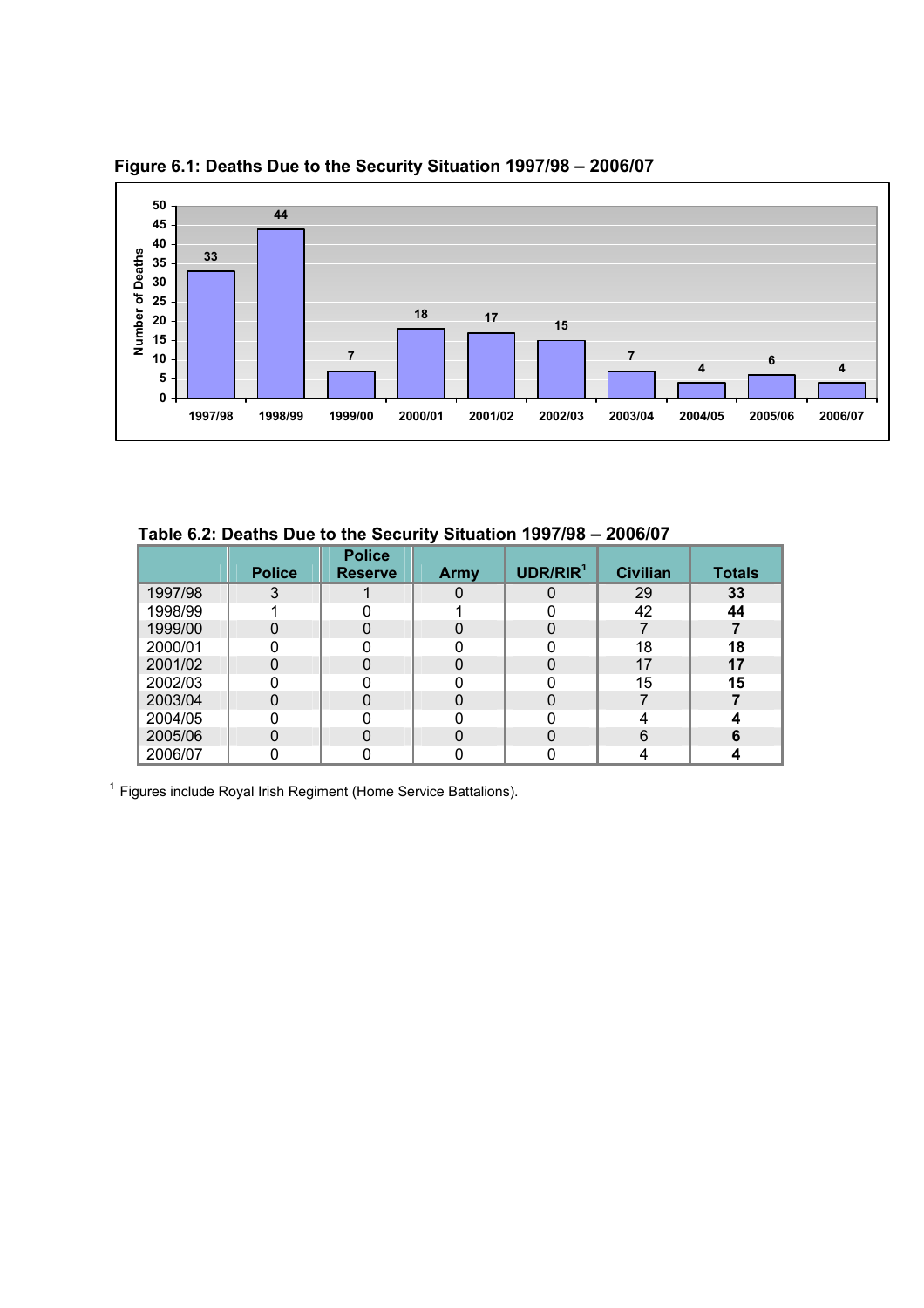

 **Figure 6.3: Shooting and Bombing Incidents 1997/98 – 2006/07**

 **Table 6.4: Security-Related Incidents 1997/98 – 2006/07**

|         | <b>Shooting</b>        |                                         | <b>Bombings</b> <sup>2</sup> |                  | Incendiaries <sup>3</sup> |  |
|---------|------------------------|-----------------------------------------|------------------------------|------------------|---------------------------|--|
|         | Incidents <sup>1</sup> | <b>Devices Used</b><br><b>Incidents</b> |                              | <b>Incidents</b> | <b>Devices Used</b>       |  |
| 1997/98 | 245                    | 73                                      | 91                           | 6                | 6                         |  |
| 1998/99 | 187                    | 123                                     | 229                          | 20               | 20                        |  |
| 1999/00 | 131                    | 66                                      | 86                           | 5                | 5                         |  |
| 2000/01 | 331                    | 177                                     | 206                          | 9                | 22                        |  |
| 2001/02 | 358                    | 318                                     | 407                          | 5                | 6                         |  |
| 2002/03 | 348                    | 178                                     | 226                          | 8                | 8                         |  |
| 2003/04 | 207                    | 71                                      | 80                           | 3                | 3                         |  |
| 2004/05 | 167                    | 48                                      | 51                           | 29               | 36                        |  |
| 2005/06 | 156                    | 81                                      | 103                          |                  |                           |  |
| 2006/07 | 58                     | 20                                      | 29                           | 11               |                           |  |

 $1$  The following types of shooting incidents are included:

- Shots fired by terrorists
- Shots fired by the security forces
- Paramilitary-style attacks involving shootings
- Shots heard (and later confirmed)
- Other violent incidents where shots are fired (e.g. armed robbery)

 $2$  An individual bombing incident may involve one or more explosive devices. Incidents recorded include explosions and defusings (devices used). Incidents involving hoax devices, petrol bombings or incendiaries are excluded.

 $3$  Incidents recorded include explosions and defusings (devices used).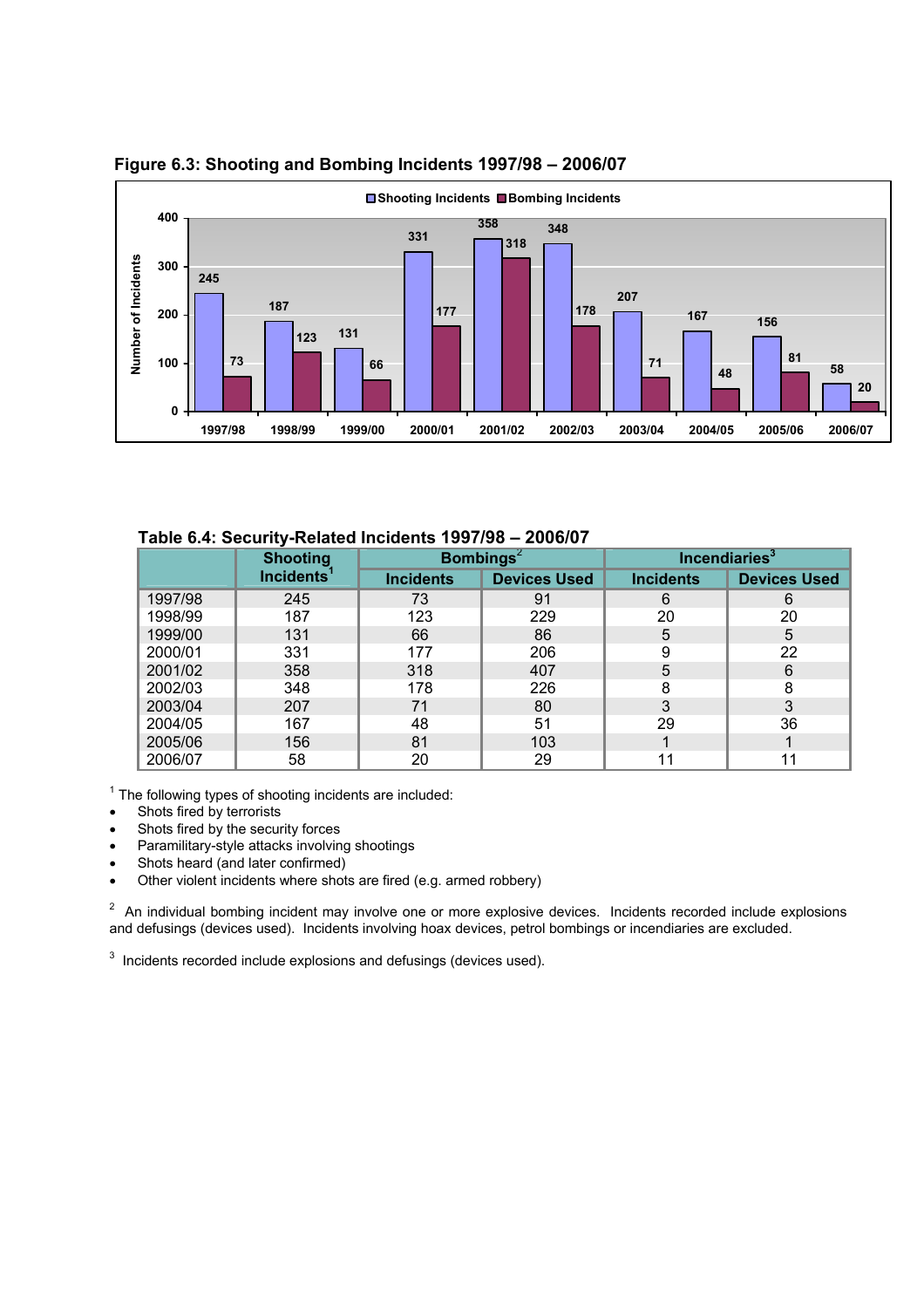

 **Figure 6.5: Casualties as a Result of Paramilitary-style Shootings 1997/98 – 2006/07** 

 **Figure 6.6: Casualties as a Result of Paramilitary-style Assaults 1997/98 – 2006/07** 



**Table 6.7: Casualties as a Result of Paramilitary-style Attacks 1997/98 – 2006/07** 

|         | <b>Shootings</b> |                                               |                                                 |              | <b>Assaults</b>                               | <b>Total</b>                             |                                                   |
|---------|------------------|-----------------------------------------------|-------------------------------------------------|--------------|-----------------------------------------------|------------------------------------------|---------------------------------------------------|
|         | <b>Total</b>     | <b>By</b><br><b>Loyalist</b><br><b>Groups</b> | <b>By</b><br><b>Republican</b><br><b>Groups</b> | <b>Total</b> | <b>By</b><br><b>Loyalist</b><br><b>Groups</b> | <b>By</b><br>Republican<br><b>Groups</b> | <b>Casualties</b><br>(Shootings)<br>and Assaults) |
| 1997/98 | 73               | 33                                            | 40                                              | 125          | 70                                            | 55                                       | 198                                               |
| 1998/99 | 73               | 40                                            | 33                                              | 172          | 112                                           | 60                                       | 245                                               |
| 1999/00 | 75               | 53                                            | 22                                              | 103          | 70                                            | 33                                       | 178                                               |
| 2000/01 | 162              | 99                                            | 63                                              | 161          | 89                                            | 72                                       | 323                                               |
| 2001/02 | 190              | 124                                           | 66                                              | 112          | 76                                            | 36                                       | 302                                               |
| 2002/03 | 165              | 110                                           | 55                                              | 144          | 94                                            | 50                                       | 309                                               |
| 2003/04 | 149              | 102                                           | 47                                              | 149          | 101                                           | 48                                       | 298                                               |
| 2004/05 | 93               | 76                                            | 17                                              | 116          | 71                                            | 45                                       | 209                                               |
| 2005/06 | 76               | 70                                            | 6                                               | 76           | 57                                            | 19                                       | 152                                               |
| 2006/07 | 26               | 14                                            | 12                                              | 48           | 36                                            | 12                                       | 74                                                |